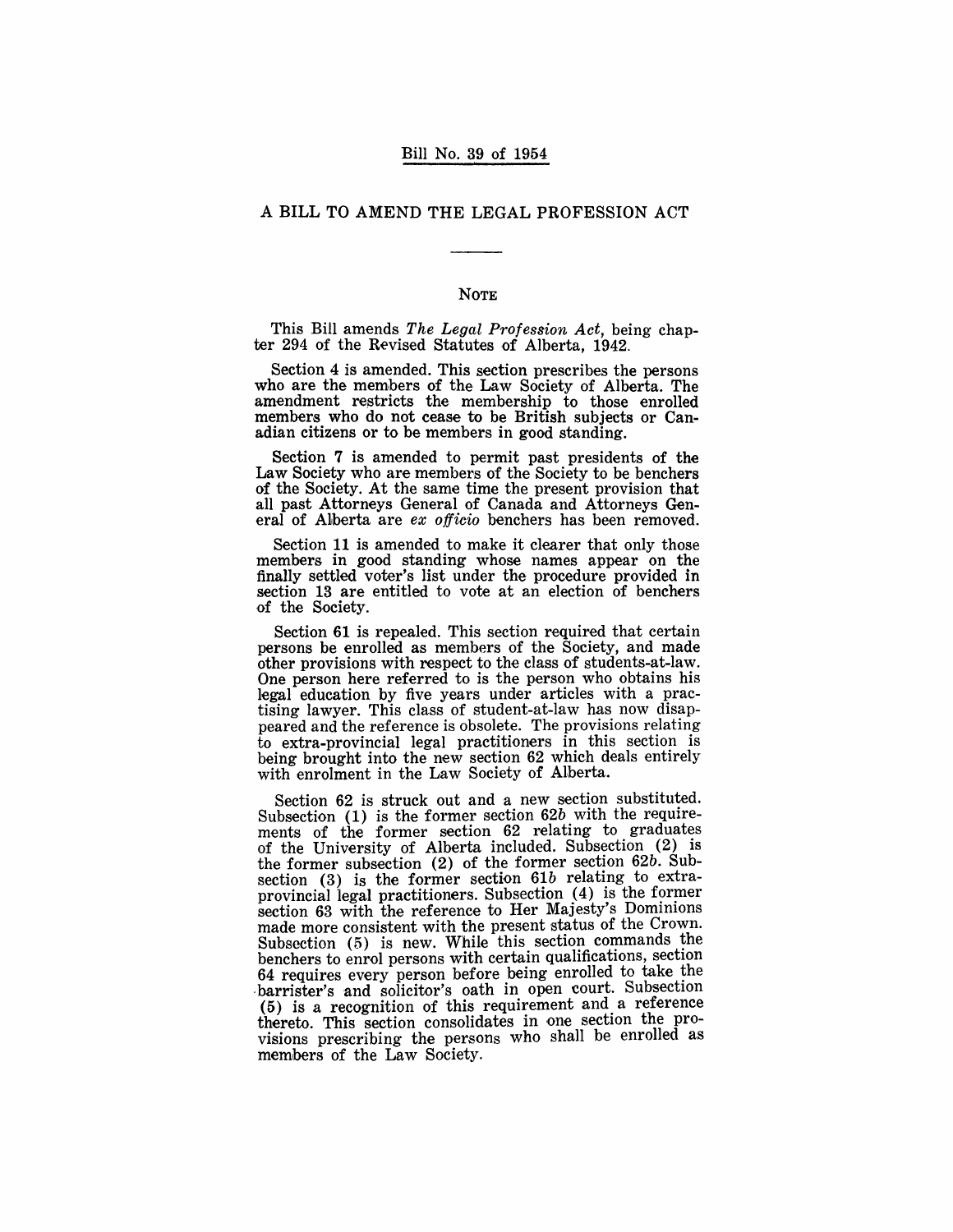Sections 62b and 63 are repealed as the matter in these sections has been placed in the new section 62.

Section 75 is amended. The first few lines of this section were a reflection of conditions in the west prior to the creation of the provinces of Alberta and Saskatchewan. The amendment removes the reference to the province of Saskatchewan.

This Bill comes into force upon assent.

J. W. RYAN, *Acting Legislative Counsel.* 

*(This note does not form any part of the Bill but is offered in explanation of its provisions.)*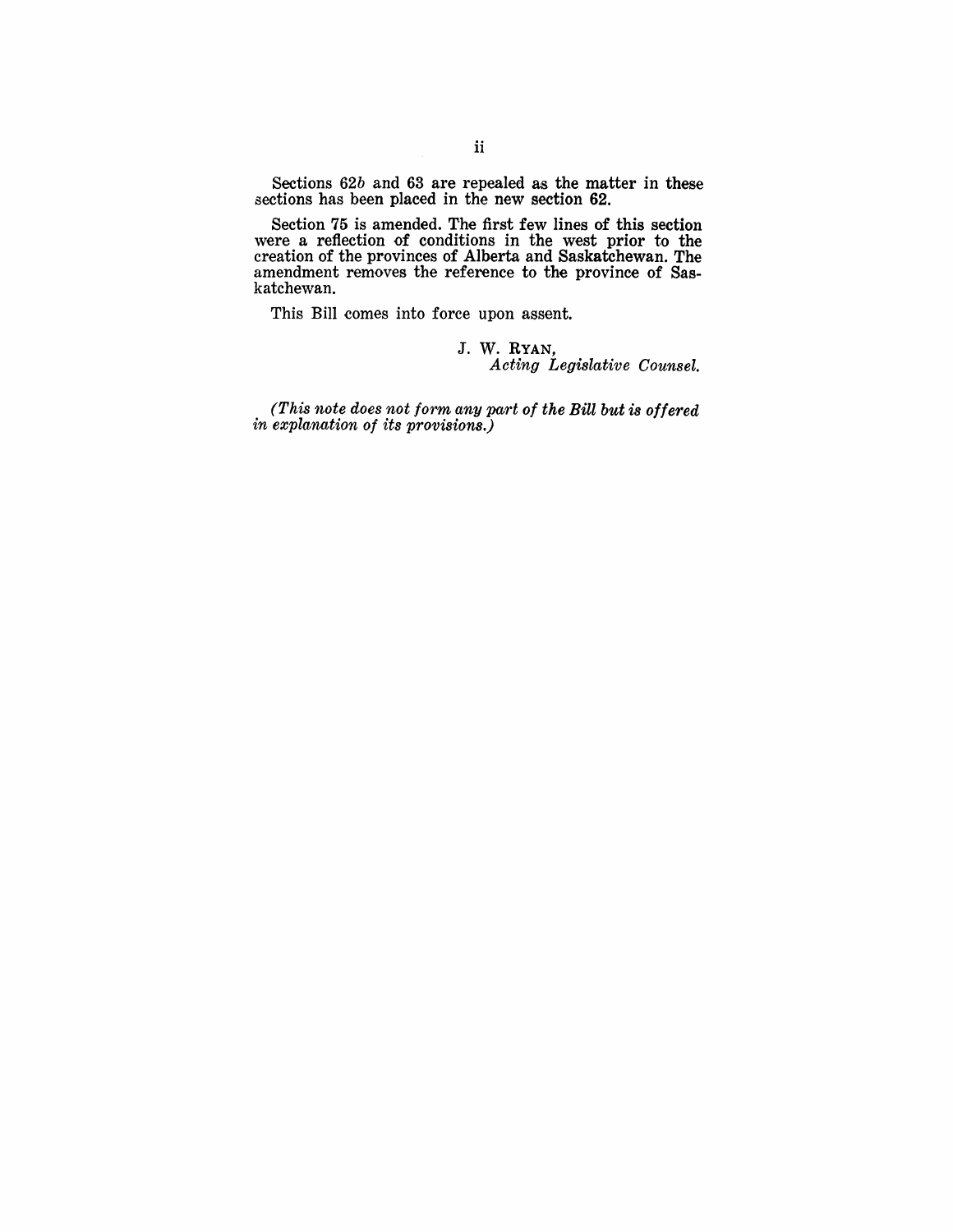# **BILL**

### No. 39 of 1954

An Act to amend The Legal Profession Act

*(Assented to* , 1954)

HER MAJESTY, by and with the advice and consent of the Legislative Assembly of the Province of Alberta, enacts as follows:

*1. The Legal Profession Act,* being chapter 294 of the Revised Statutes of Alberta, 1942, is hereby amended.

**2.** Section 4 is amended by adding at the end thereof section  $\frac{4}{3}$  amended. the words "so long as those persons are Canadian citizens or British subjects and are in good standing under this Act and any rules and regulations made pursuant to this Act".

3. Section 7 is struck out and the following is substituted:  $\frac{3 \text{cm}}{\text{amended}}$ **7.** (1) The following are *ex officio* benchers of the Ex officio Society

" $(a)$  the Attorney General of Canada for the time being,

- $"$ (b) the Attorney General of the Province of Alberta for the time being, and
- " $(c)$  the past President of the Society and every person who has held that office and is a member of the Society.

"(2) It is not necessary for notice of a meeting or other proceeding of the Society to be given to an *ex officio* bencher.".

**4.** Section 11 is amended by striking out the word section  $11$ "Every" and by substituting the words "Subject to section" 13, every".

5. Section 61 is repealed. Section 61 is repealed.

6. Section 62 is struck out and the following is substi- Section 62 tuted:

"62. (1) The benchers shall enrol as a member of the Application Society with the title of barrister and solicitor a person who  $_{\rm {rolment}}^{$  for en-

- "(a) is a Canadian citizen or British subject,
- " $(b)$  is of the full age of twenty-three years,
- " $(c)$  has shown himself to be of good character and reputation,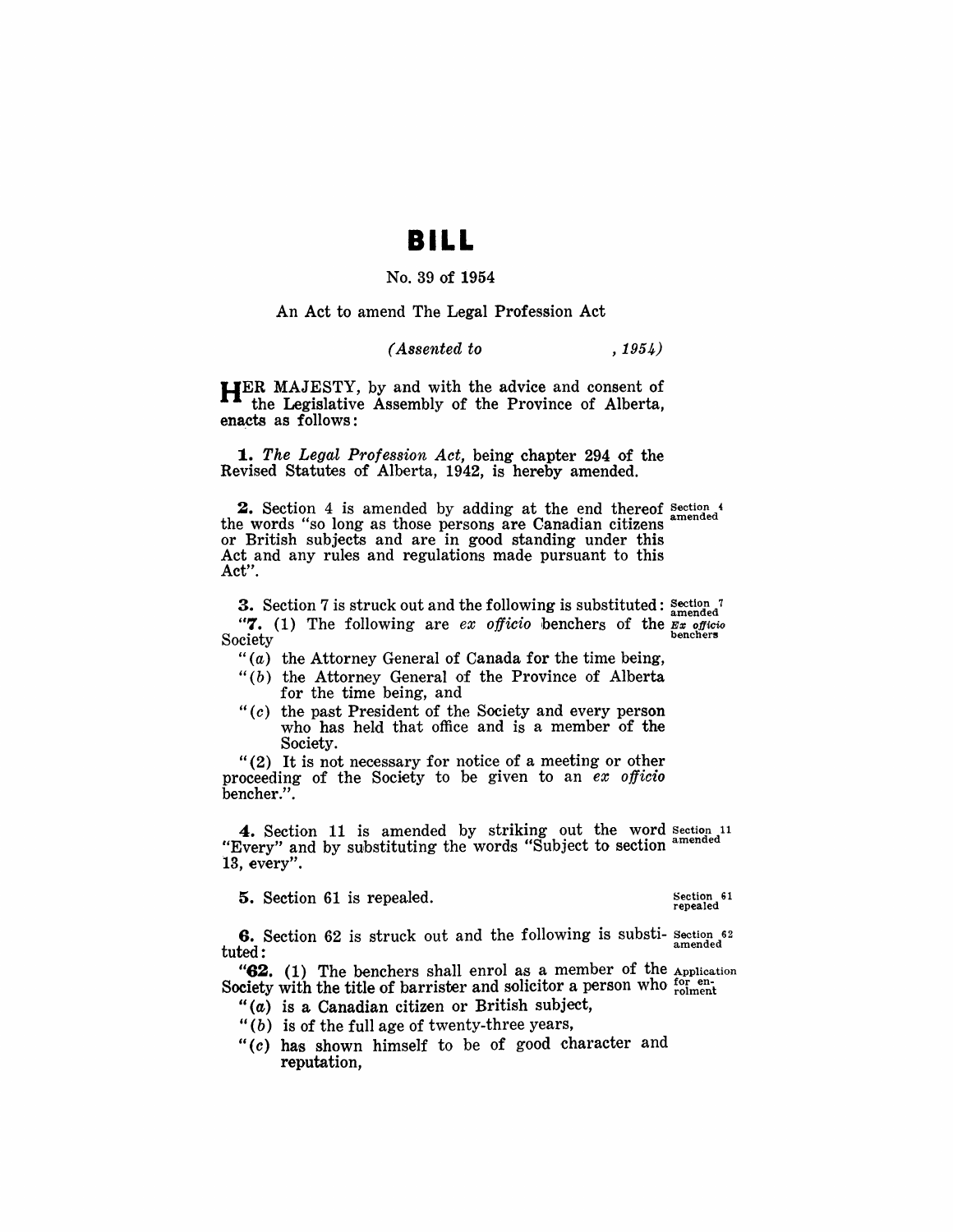- $H(d)$  has received a degree that would entitle him to pursue a course leading to a degree in law at the University of Alberta, either from the University of Alberta or from a university recognized by the University of Alberta,
- *"(e)* has received a degree in law from the University of Alberta or from a university recognized by the University of Alberta,
- $f'(f)$  has complied with the rules and regulations of the Society as to service under articles for a continuous period of at least one year,
- *"(g)* has passed such examinations as are prescribed by the General Faculty Council of the University of Alberta, and
- " $(h)$  has paid any fees prescribed by the regulations of the Society.

"(2) An applicant for enrolment under subsection (1) shall obtain a certificate of the General Faculty Council of the University of Alberta as to his compliance with clauses  $(d)$  and  $(e)$  of subsection  $(1)$ .

" (3) The benchers shall enrol as a member of the Society with the title of barrister and solicitor a person who

- " $(a)$  is a Canadian citizen or a British subject,
- $f(b)$  has shown himself to be of good character and reputation,
- " $(c)$  has been called to the bar of England, Scotland or Northern Ireland or any province of Canada or is an advocate, writer to the signet, attorney or solicitor in any of Her Majesty's Courts in England, Scotland, Northern Ireland or any province of Canada,
- " $(d)$  has been actively engaged in the practice of law for a continuous period of at least three years before his application for enrolment as a member of the Society,
- $" (e)$  produces evidence of his status in accordance with the rules and regulations of the Society in that behalf, and
- *"(f)* has complied with the rules and regulations of the Society.

"( 4) The benchers, subject to such rules and regulations as they see fit to prescribe, may also enrol as a member of- the Society with the title of barrister and solicitor a person who is a Canadian citizen or a British subject of the full age of twenty-three years and a legal practitioner in

- " $(a)$  any of Her Majesty's realms and territories or any part of the commonwealth, or
- " $(b)$  any foreign country.

" (5) This section shall not be construed so as to require the benchers to enrol a person who has not complied with the requirements of section 64.".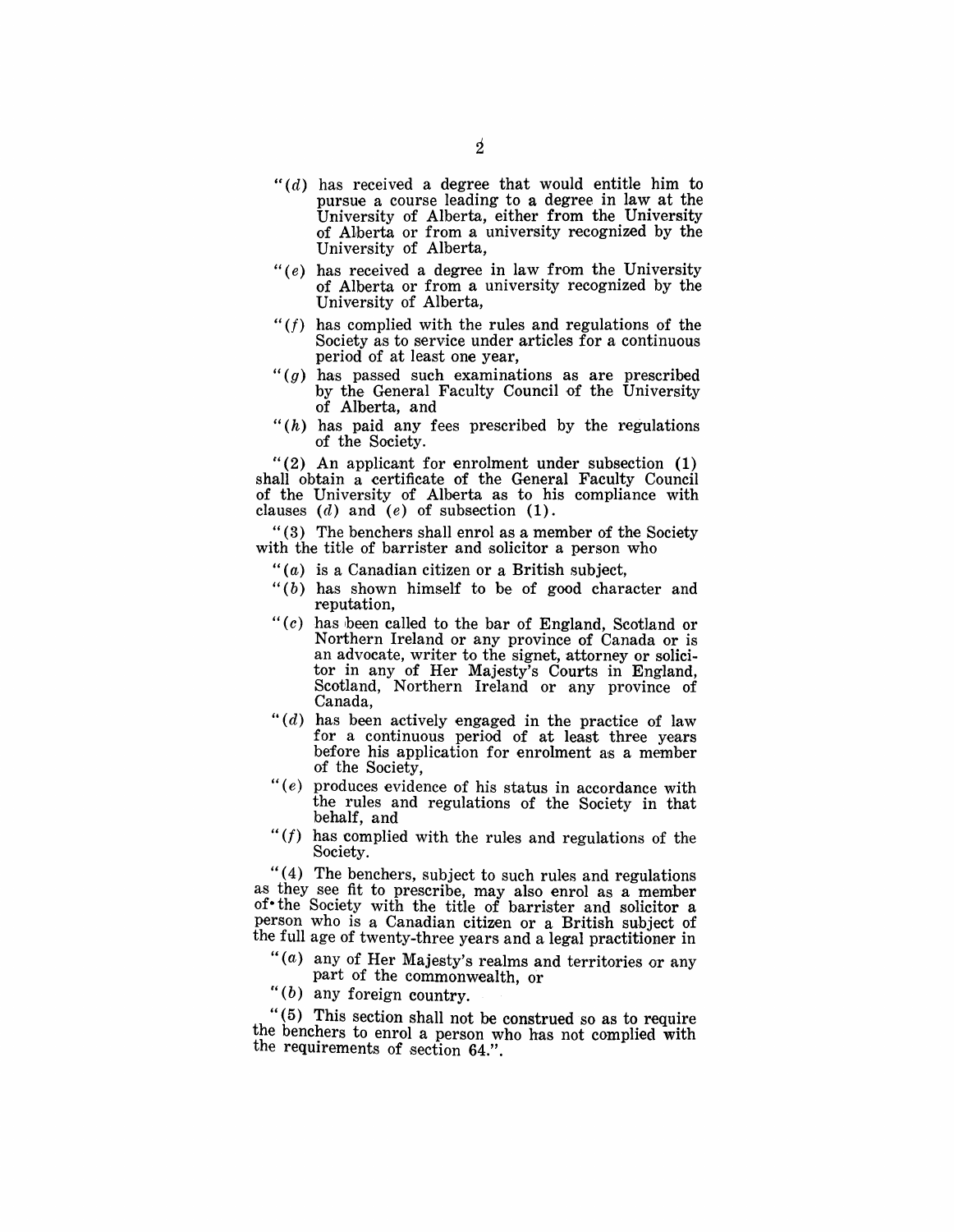| <b>7.</b> Sections 62b and 63 are repealed.                                | Sections 62b<br>and 63<br>repealed |
|----------------------------------------------------------------------------|------------------------------------|
| <b>8.</b> Section 75 is amended by striking out the words "No section $75$ |                                    |

person otherwise entitled so to do shall unless a member amended of the Law Society resident in Alberta or in Saskatchewan, be" and by substituting the words "No person unless he is a member in good standing of the Law Society of Alberta is".

**9.** This Act comes into force on the day upon which it Coming into is assented to.